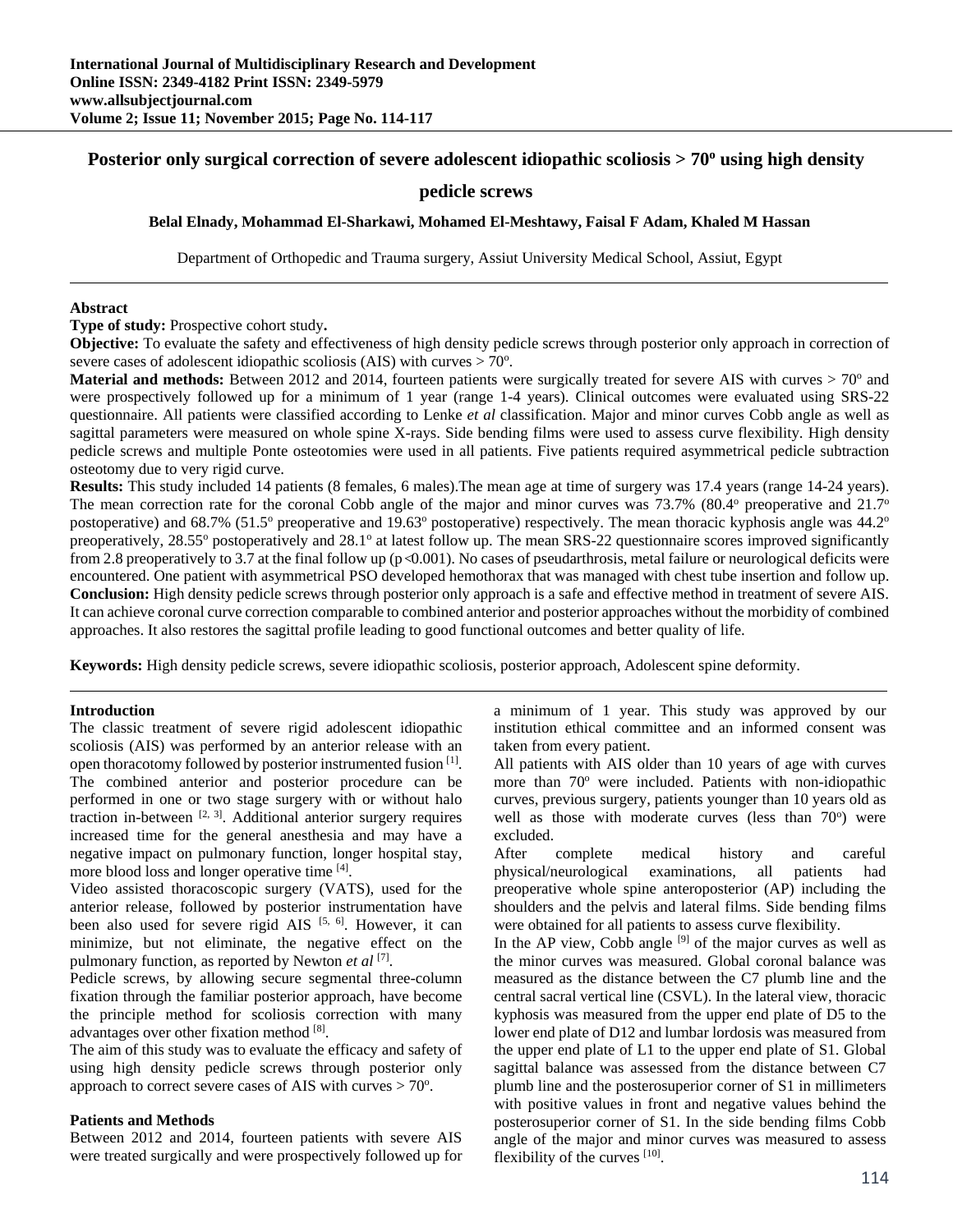All patients were classified according to the Lenke *et al*. classification [11] into one of the six main types. Lumbar and thoracic sagittal modifiers were determined for every patient and only structural curves were fused.

The upper instrumented vertebra was D4 if the patient had high right shoulder, D3 if the patient had balanced shoulders and D2 if the left shoulder is high. The Lower instrumented vertebra was the end vertebra if it was touched by the CSVL and End+1 or End+2 if the end vertebra was not touched by CSVL.

## **Surgical technique**

All patients were operated in prone position on a transparent surgical table under general anesthesia. High density pedicle screws were inserted across the instrumented levels using the free hand technique. Extended head screws were used as a routine on concave side to assist in apical reduction. After finishing pedicle screws insertion, their optimal position was checked using intraoperative fluoroscopy both in AP and lateral views. Multiple Ponte osteotomies were routinely done to improve curve flexibility. Asymmetrical pedicle subtraction osteotomy (PSO) was done in selected cases with very rigid curve. Concave rod was inserted first and then derotation of the spine was done by rod derotation technique. Insertion of the convex rod and final segmental compression and distraction was used to improve correction.

The wake-up test was used in every patient to ensure neural integrity. Posterior spinal arthrodesis was then done using autologous local bone graft. In this series, no iliac bone graft was used, no local antibiotics were added to the bone graft. Finally, the wound was closed in layers over a suction drain.

All patients were mobilized as early as tolerated without any external support. Post-operative radiograph was taken shortly after surgery and patients were followed up at 2 months, 6 months, 1 year and 2 years after surgery. The preoperative radiological parameters were re-measured shorty after surgery and at each follow up radiograph. Functional outcome was assessed using the SRS-22 questionnaire. Statistical analysis was done using the SPSS program (IBM SPSS version 20.0) using chi-square and t-test. P value less than 0.05 is considered statistically significant.

### **Results**

This study included 14 patients, 8 females and 6 males. The mean age at surgery was 17.4 years (range 14-24 years). The mean follow up period was 19.6 months (range 12-44 months). The mean operative time was 354 minutes (range 280 to 440 minutes) with mean blood loss of 1400 cc (range 700 to 1900 cc) and average 4 units (range 3 to 6 units) of blood transfusion were needed. The average number of fusion levels was 15.4 levels with a mean of 23.4 pedicle screws inserted per patient with total 328 screws inserted in 215 levels. Multiple Ponte osteotomies were done in every patient while asymmetrical PSO was done in 5 patients.

The most common curve type was type 3 in 6 patients followed by type 1 in 5 patients *(figure 1).* Thoracic kyphosis was normal in 5 patients (Sagittal modifier N), hypokyphosis in 1 patients (Sagittal modifier -) and hyperkyphosis *(figure 2)* in 8 patients (Sagittal modifier +).

The mean preoperative Cobb angle of the major curve was 80.4° with a mean of 19.7% curve flexibility *(figure 3)*. This had been corrected to  $21.07^{\circ}$  postoperative (P<0.001) and to  $22.2^{\circ}$  at latest follow up. The percent of curve correction was 73.7% with 1.9% loss of correction at latest follow up ( $p= 0.796$ ).

The mean cobb angle of the minor curve was  $51.5^{\circ}$  preoperative *(figure 3)*, that has been corrected to a mean of 19.4<sup>o</sup> postoperative ( $p<0.001$ ) and was 20.86 $\degree$  at latest follow up with 68.7% percentage correction of the minor curve and 2.4% percentage loss of correction at latest follow up (p=0.436). The mean global coronal balance was 2.89 cm preoperatively, 1.76 cm postoperatively  $(p=0.047)$  and 0.9 cm at latest follow up  $(p=0.112)$ .

The mean preoperative thoracic kyphosis *(figure 4)* was 44.2<sup>o</sup> and was  $28.5^\circ$  postoperatively (p=0.003). At the latest follow up the mean thoracic kyphosis was  $28.1^\circ$  (p=0.789). The mean lumbar lordosis was 50.1° preoperatively, 41.0° postoperatively  $(p=0.016)$  and 42.2° at latest follow up  $(p=0.865)$ . The mean global sagittal balance was -25 mm preoperatively and +37 mm (p=0.971) postoperatively and +26 mm at latest follow up  $(p=0.688)$ .

The SRS 22 questionnaire improved significantly from a mean of 2.8 preoperative to 3.7 at latest follow up ( $p \le 0.001$ ). Both the total score and the 5 domains scores improved after surgery. In this series, there were no cases with neurological deficits post-operatively. No metal failure or pseudarthrosis was detected during the follow up period. One patient with asymmetrical PSO developed hemothorax postoperatively that was managed with chest tube insertion for 24 hours.

### **Discussion**

In recent years, posterior only surgery using all pedicle screws has been used for treatment of severe AIS and has resulted in similar correction rate to the combined anterior/posterior approach with much less morbidity than the combined approaches [12-14].

In this prospective cohort study, we have achieved 73.7% coronal correction of the major curve which is better than previous studies using posterior only approach for severe AIS which ranged from  $52\%$  to  $68\%$  [1, 14-19]. We think that increasing implant density as well as using extended head reduction screws on concave side in our patients offered an efficient derotation maneuver and this may have resulted in better curve correction. Also, the routine Ponte osteotomies in all patients and asymmetrical PSO in very rigid curves improved curve correction and may also explain the better coronal correction in this study.

Regarding the sagittal profile, the mean final thoracic kyphosis in this series is 28.7° and the mean lumbar lordosis is 42.2°. This falls within the normal range of thoracic kyphosis and lumbar lordosis and indicates the ability of all pedicle screws through posterior approach to keep sagittal parameters.

Dobbs *et al*. found similar correction rate between combined anterior/posterior fusion and posterior only fusion in curves exceeding 90° with less negative effect on pulmonary function in posterior only group [12].

Luhmann *et al* also concluded that correction achieved by posterior pedicle screws only is similar to combined approach in severe curves (70-100)  $\degree$  and avoided the negative effect of anterior release on pulmonary function [13]. Similar results came from Kuklo *et al*. in curves more than 90° [14]. These studies concluded that isolated posterior correction with pedicle screws can result in satisfactory correction without the morbidity of anterior release and motivated many authors to state that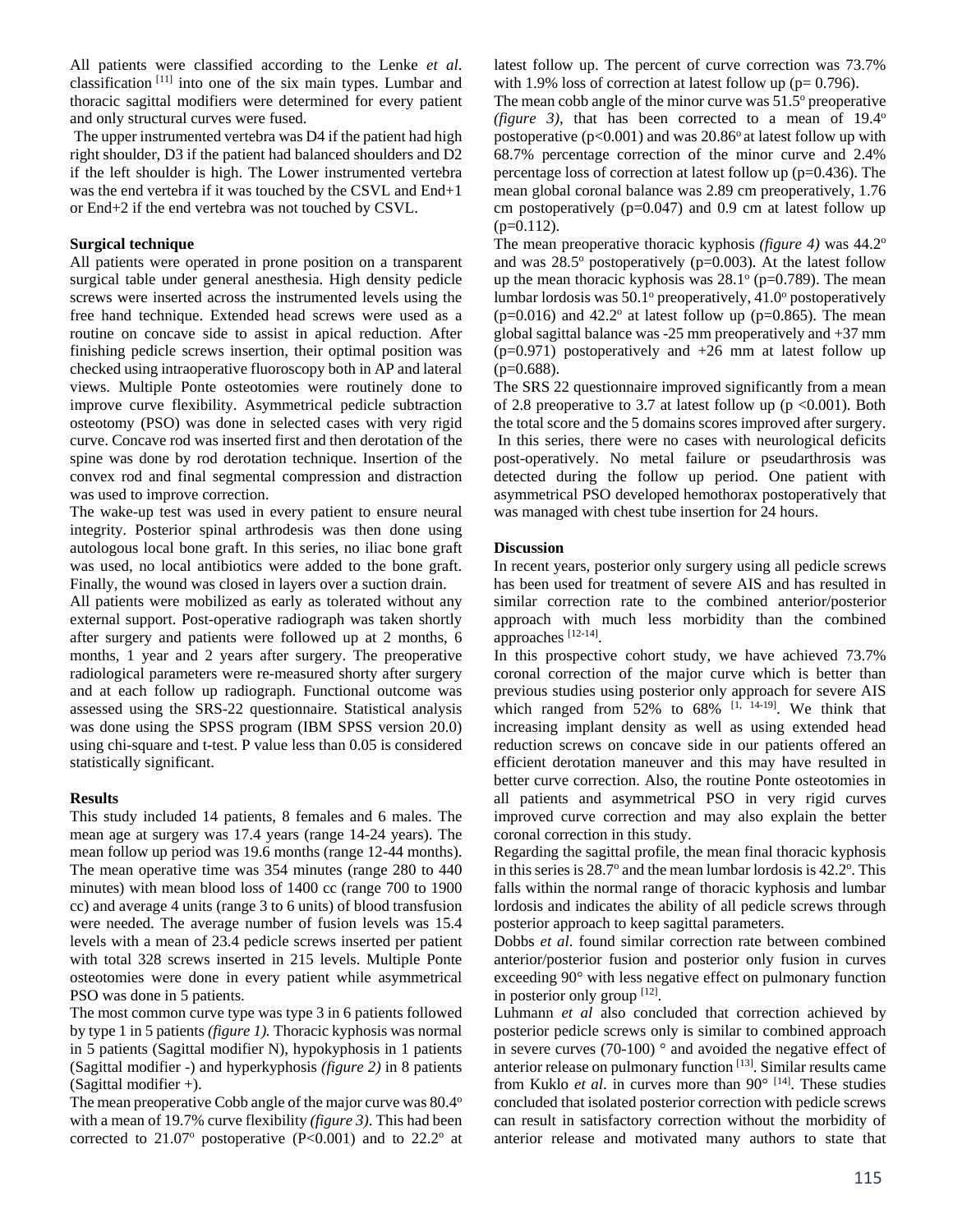anterior release is no longer mandatory in severe rigid curves of AIS.

The posterior approach for scoliosis correction is a simple exposure, familiar to all surgeons, with little risk for major vascular injury and with good control of the coronal and sagittal plane of the spine. Also, it preserves the pulmonary function as the chest cage is not violated under normal circumstances [20].

Pedicle screws related complications can result from initial malposition of the screws or due to screws pull out during deformity correction resulting in neurological, vascular or visceral injury as well as loss of correction in the postoperative period. Despite the high rate of screw misplacement that can reach up to (15.7%) in some studies [21], the incidence of major complication requiring revision surgery is very low  $[22, 23]$  and ave been reported as single case reports [24]. Several techniques have been used to guarantee safety of thoracic pedicle screws. These include the anatomical free hand technique <sup>[25]</sup> as well as the open lamina technique  $[26]$  with direct visualization of the medial wall of the pedicle. In this series we used the free hand anatomical technique and we have no screws related major complication that required revision surgery out of 328 screws used.

In 2015, Chen and Rong published a meta-analysis comparing combined anterior–posterior approach versus posterior-only approach in treating AIS. They concluded that posterior-only approach can achieve similar coronal plane correction compared to combined anterior–posterior approach with better sagittal correction in severe AIS patients. They reported significantly less complication rate, blood loss, operative time, length of hospital stay and better percent-predicted FVC by posterior-only approach [4].

In conclusion, high density pedicle screws technique through posterior only approach is an effective and safe method for treatment of severe AIS. It alleviates the need for anterior surgery and eliminates combined approaches related morbidity. It can achieve similar curve correction with minimal loss of correction. It also restores the sagittal parameters within normal range leading to better sagittal balance. The screw related complications are minimal and major complications rarely occur. As the incidence of severe AIS is relatively uncommon, we recommend performing this study as a multicenter study to include large number of patients with longer follow up periods.







**Fig 1:** Male patient 16 years old with Lenke 1 c n.

A) Preoperative X-rays showing main thoracic curve of  $85^\circ$  that had been corrected to 80<sup>o</sup> in side bending films with thoracic kyphosis of 40o.

B) Two years postoperative showing posterior instrumentation from D3-L5 with main thoracic curve correction to  $22^{\circ}$  with thoracic kyphosis of 28°.







B

**Fig 2:** Male patient 18 years old with Lenke 4 a +.

A) Preoperative X-rays showing main thoracic curve of  $105^{\circ}$  with thoracic kyphosis of 52°.

B) One and half years postoperative showing posterior fusion from D2- L4 with main thoracic curve correction to 44<sup>o</sup> with thoracic kyphosis of 32°.